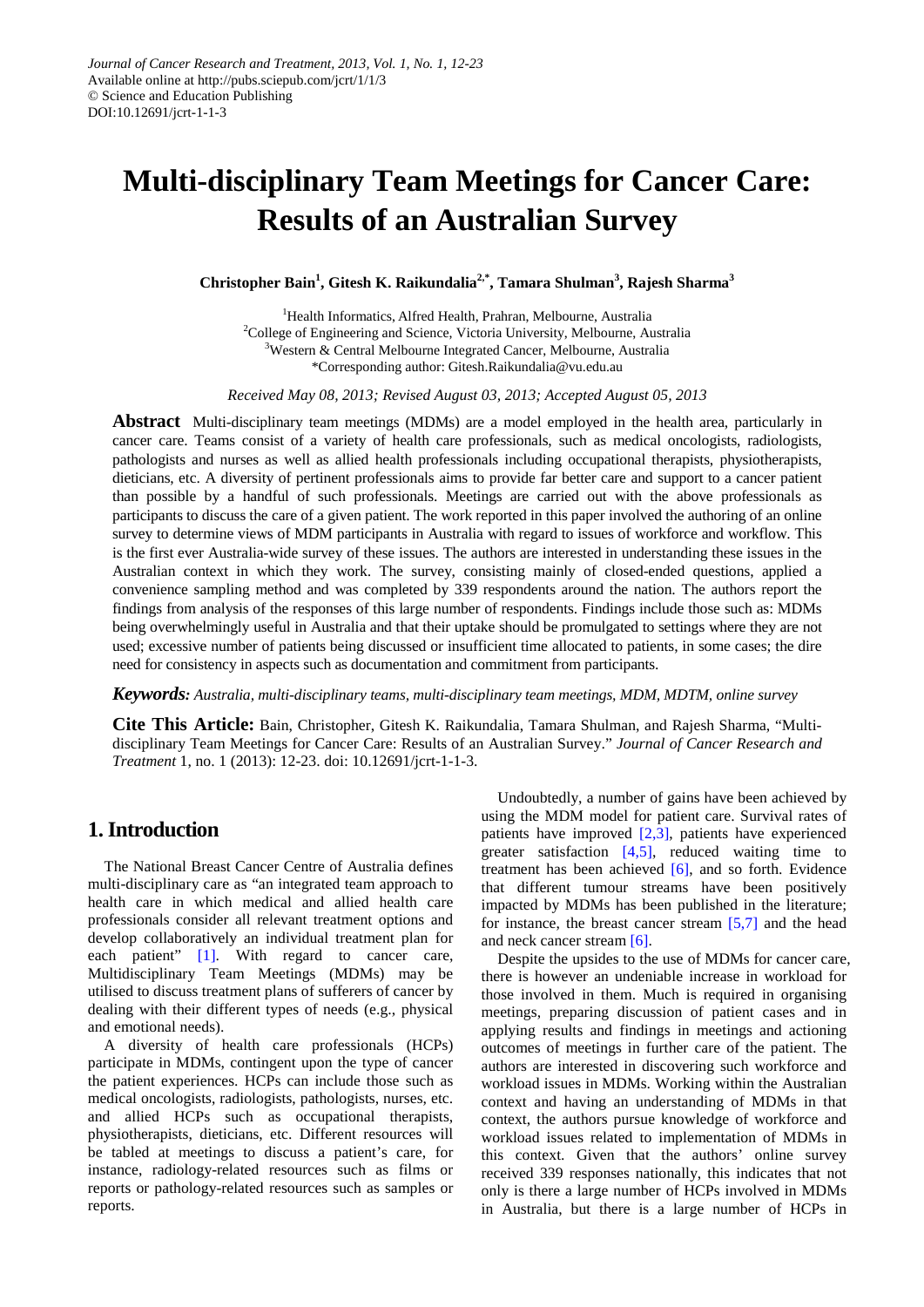Australia who are enthusiastic to share their views and experiences (or vent their frustrations) on this matter.

#### **1.1. Literature Review**

Some limited research has been carried out on MDMs and workload or workforce issues. This handful of studies is covered at this point.

Reference [\[8\]](#page-8-5) describes Haward et al's systematic evaluation of the effectiveness of breast cancer teams. The researchers conduct this evaluation with regard to workload, team constitution and working methods. Workload, which they define as "new cancer annual caseload of the team related to the actual time committed by each breast team member" [\[8\],](#page-8-5) was one of two input variables used in their multivariate analysis applying a two-stage regression model. It was found that team workload predicted clinical effectiveness of the team positively. Their results reinforced British guidelines that sufficient workload is required for viability and effectiveness of breast cancer teams.

Nouraei et al [\[9\]](#page-8-6) studied heightening of the efficiency of the multidisciplinary team process in the head and neck tumour stream at Charing Cross Hospital in England. After conducting a systems analysis of this process, the researchers revamped the process and created a new data management solution was implement the process. Efficiency on-the-whole was improved by 60% as found from another evaluation of the process.

Kane et al [\[10\]](#page-8-7) studied work processes and determined time demands for radiologists and pathologists at a hospital in Ireland. Their method was documentation and analysis of all work connected with MDMs involving pathology and radiology and clinical staff in a particular month. Results of their study included [\[10\]:](#page-8-7)

- "Time spent at meetings, and in preparation for MDTMs is significant"
- "Issues of timing and the coordination of materials to be reviewed are sometimes irreconcilable"
- "The exchange of patient materials with outside institutions is a cause for concern when full data are not made available in a timely fashion."

The most recent and most closely related work to the authors of this paper is that of Walsh et al  $[11]$ . These researchers investigate cancer care in a more general manner, subsuming MDMs. They address barriers to cancer care and employ a qualitative survey in Australia. However, their study only involves participants from the single Australian state of New South Wales. Also, of the 53 participants interviewed, 24 of them are not HCPs (they are patients and carers), whereas the study in this paper only involves HCPs because it pursues study of MDMs from the HCP point of view and their issues with MDMs. Walsh et al state as a finding: "High workload and a lack of time available was another workforce issue reported by most clinicians which hindered their ability to devote appropriate amounts of time to individual patients.". However, in the study of the authors of this paper, workload and workforce are expanded upon as a focus and therefore delved into deeper. This is why the barriers found by Walsh et al, such as "Managing scarce resources", "Recognising health professional roles and responsibilities" (which includes patient and carer views), etc. are different from ours.

From the reports of the above related work, it is clear that the work covered in this paper is separate from other work that has been conducted on workload and workforce associated with MDMs. The results in this paper, as well as being applicable to the Australian context, may also inform those outside this context about lessons that can be applied generally to MDMs.

# **2. Materials and Methods**

The method used by the authors was an anonymous, online (Web-based) survey of HCPs, including allied health, working in Australia. The set of questions collected data from respondents to capture their experience and views in relation to MDMs. The set of questions are contained within the Appendix of this paper.

Survey Monkey © (www.surveymonkey.com) was the survey creation tool used to generate the online survey. It contained mainly closed-ended questions. Questions asked respondents about demographic matters and their experience and views of MDMs. All that was required of a respondent in answering survey questions was any available web browser. Survey Monkey stored all respondents' data electronically, which was exported to Microsoft Excel for analysis purposes.

Respondents were unable to be identified in any way, for instance, Internet Protocol (IP) addresses of computers used to answer survey questions were not tracked or recorded. Human Research Ethics Committee approval from Victoria University was given for the survey.

In order to recruit respondents in Australia, techniques used included email invitations sent to pertinent groups in Australia such as cancer networks, professional bodies, health services, and colleges, and advertisements at the Clinical Oncological Society of Australia and International Association of Cancer Registries 2008 Joint Scientific Meeting.

# **3. Results**

The authors defined an *MDM Attendee* as a HCP who had participated in at least one MDM in the last six months and a *non-MDM Attendee* as one who had not done so. Of the 339 respondents, 267 were MDM Attendees. Thus, the results presented account mainly for those who had attended a MDM in the last half of a year before responding to the survey.

[Table 1](#page-1-0) presents a breakdown of respondents by age group. The percentages in each group reflect what would be expected of those working in the health area.

**Table 1. Respondents by age group**

<span id="page-1-0"></span>

| Age group    |     | Yes $(n=267)$ | No $(n=51)$ |        |  |
|--------------|-----|---------------|-------------|--------|--|
|              | Num | %             | Num         | $\%$   |  |
| $<$ 30       | 27  | 10.11         | 6           | 11.76  |  |
| $31 - 40$    | 64  | 23.97         | 15          | 29.41  |  |
| $41 - 50$    | 89  | 33.33         | 12          | 23.53  |  |
| $51-60$      | 68  | 25.47         | 14          | 27.45  |  |
| $60+$        | 18  | 6.74          | 4           | 7.84   |  |
| Skipped      |     | 0.37          | $\theta$    | 0.00   |  |
| <b>TOTAL</b> | 267 | 100.00        | 51          | 100.00 |  |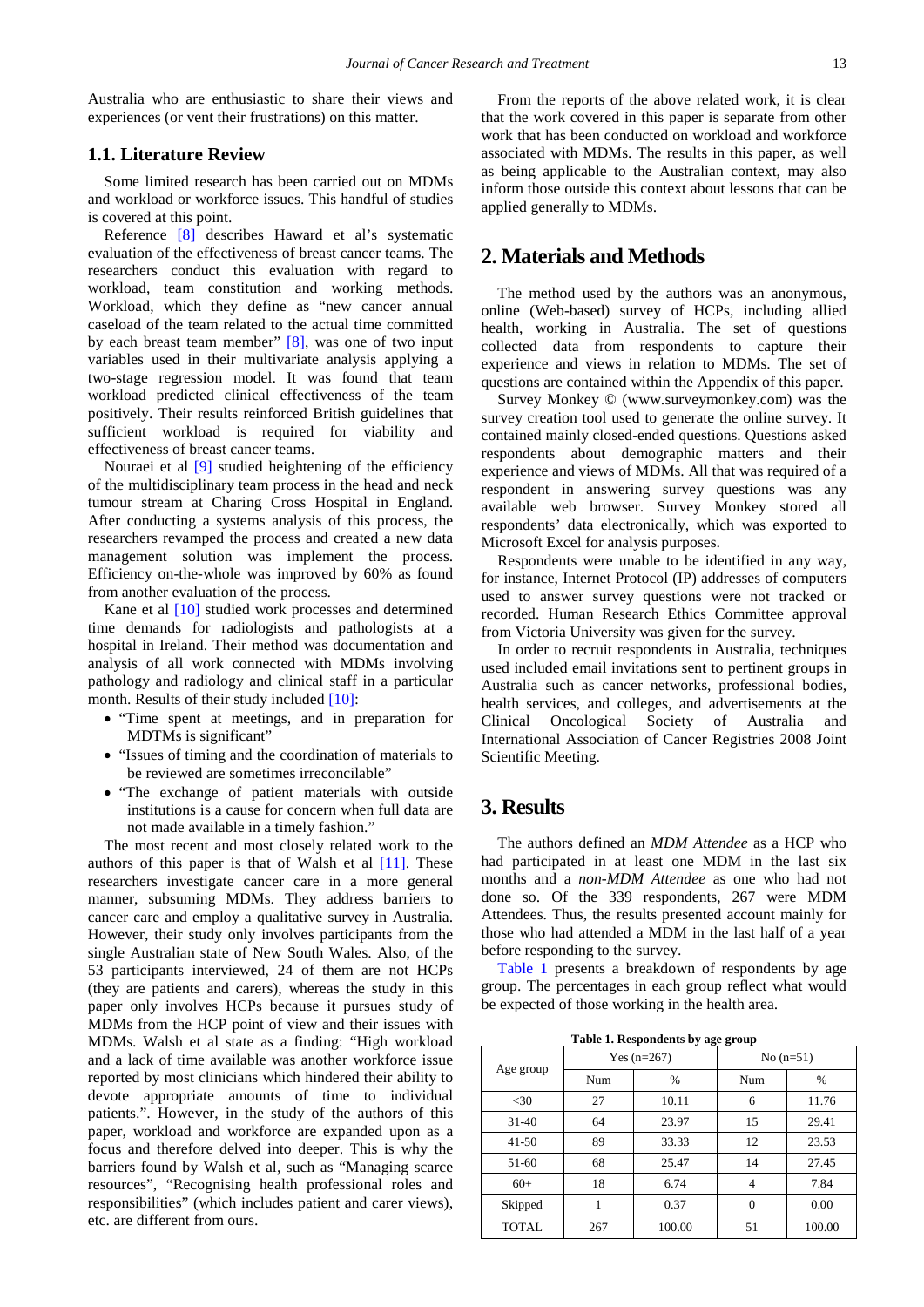Females accounted for 66% of respondents. This was a pleasing result for discovering women's views and experiences of MDMs, but it is unclear if this is responder bias (given the strong response rates from allied health and nursing professionals) or representative of the broader cancer care community.

The results of the survey from the 267 MDT attendees are categorised into a set of themes. These themes are presented as follows where a sub-section represents a single theme. Brackets ("[...]") are used to insert text into respondents' comments to clarify their comments to the reader. Errors in written responses are maintained in quotes.

|  |  |  | Table 2. Respondents' opinions on whether MDMs improve the quality of care |
|--|--|--|----------------------------------------------------------------------------|
|  |  |  |                                                                            |

<span id="page-2-0"></span>

|                                                                      |           | Strongly disagree | Disagree | Neutral    | Agree | <b>Strongly Agree</b> | Skipped |
|----------------------------------------------------------------------|-----------|-------------------|----------|------------|-------|-----------------------|---------|
| MDT <sub>s</sub> improve the quality<br>of care received by patients | $n = 267$ |                   |          | ن و        | 1 I O |                       | 16      |
|                                                                      | $\%$      | 0.37              | 1.50     | O7<br>4.0. | 43.45 | 1200<br>43.82         | 5.99    |

#### **3.1. Benefits of MDMs**

It is clear from [Table 2](#page-2-0) how strongly the respondents feel about MDMs and their ability to improve patient care. Over 86% of respondents agreed about this, with only less than 2% having any form of disagreement.

Respondents also noted the positive contribution MDMs make to their work and knowledge. One response stated "(MDMs) are very informative and educational for me, giving a greater understanding of pathology and its impact on treatment options." A deeper and more fulsome fullsome understanding results in improved patient outcome.

There were also comments mentioning the dependency on MDMs to run a Unit successfully. A suggestion was made to mandate MDMs for all public and private tumour patients as some saw them as "the greatest advance in standard of care planning in my professional career."

Many of the comments provide tremendous support for the use of MDMs in the care of patients with cancer. One respondent suggested "MDT meetings are responsible for the general improvement in the management of cancers in the community." Many believe this coordinated approach to care should be provided for all significant diseases in the future.

#### **3.2. Uptake of the MDM Model**

**Table 3. Respondents' opinions on whether they see MDMs as a passing fad**

<span id="page-2-1"></span>

|                                               |              | Strongly<br>disagree | DisagreeNeutralAgree |      |     | [Strongly <sub>Skipped</sub> ]<br>Agree |      |
|-----------------------------------------------|--------------|----------------------|----------------------|------|-----|-----------------------------------------|------|
| I do not believe<br>MDTs are a<br>passing fad | $n =$<br>267 |                      |                      | 20   | 121 | 100                                     | 18   |
|                                               | $\%$         | 1.12                 | 1.87                 | 7.49 |     | 45.32 37.45                             | 6.74 |

Inducing some HCPs to a buy-in of the MDM model is often challenging. One of the respondents stated: "Change is always difficult in large institutions, I believe that MDTs are the way forward, but sometimes feel like I am hitting my head against the wall even trying to get people to understand how they enhance pt [patient] care, little own commit to improving the MDT meeting- that is what leads to low morale for the "believers"." It was evident from the responses it is often the chair or organiser of the MDM and their level of enthusiasm and commitment to the meeting that will enhance uptake of the model. Some may possess the mindset that MDMs are a temporary fad and do not need to be taken seriously, but it is clear from the results in [Table 3](#page-2-1) that this is not true for the majority of the respondents. 82% of respondents agreed that

MDMs are not a passing fad, and 3% believed they are such a fad.

A suggestion made to improve uptake in one setting was to increase the frequency of meetings from monthly to fortnightly so as to "increase the number of prospective cases vs retrospective [cases]" discussed. It was also noted there needs to be a stronger authority to drive MDMs and for organisations to show further support by recognising the time and effort required by participants.

Some respondents expressed an inherent belief that "MDTMs are essential to provide quality patient care", hence the thought was that with time and perseverance they will become part of the standard of care, and more people will recognise the value MDMs can bring to improved patient outcomes.

#### **3.3. Effectiveness and Efficiency**

Respondents noted the high number of individuals involved in running and participating in MDMs and questioned the cost effectiveness of these meetings. One respondent showed further scepticism by noting that in fact there are only a few management plans that actually change as a result of the MDM process and that "… actions taken by clinical staff on ward are in relation to patient care eg referrals, are sometimes all that is needed."

Despite such a view, 51% of respondents either agreed or strongly agreed with the statement that "MDTs are cost effective" as shown in [Table 4.](#page-2-2)

**Table 4. Respondents' opinions on whether they see MDMs as costeffective**

<span id="page-2-2"></span>

|                            |              | Strongly DisagreeNeutralAgree<br>disagree |      |             |    | StronglySkipped<br>Agree |      |
|----------------------------|--------------|-------------------------------------------|------|-------------|----|--------------------------|------|
| MDTs are<br>cost effective | $n =$<br>267 |                                           | 25   | 83          | 94 | 42                       | 18   |
|                            | $\%$         | 1.87                                      | 9.36 | 31.09 35.21 |    | 15.73                    | 6.74 |

Some comments highlighted the fact that many MDMs become "talk fests" and time should be more effectively used actually seeing patients face-to-face. On the contrary, others have noted that "occasionally for a complex problem they [MDMs] are useful" and there were a tremendous number of comments outlining the benefits of MDMs outlined above.

There were a variety of reasons mentioned as to why MDMs were perhaps not as effective or efficient as they could be. A common remark was that too many patients were being discussed at a MDM, and adequate time was not given to any one patient's treatment plan. For instance, "This trend (is) exacerbated by meeting cancellations (due to 'key' people not being able to attend), with cases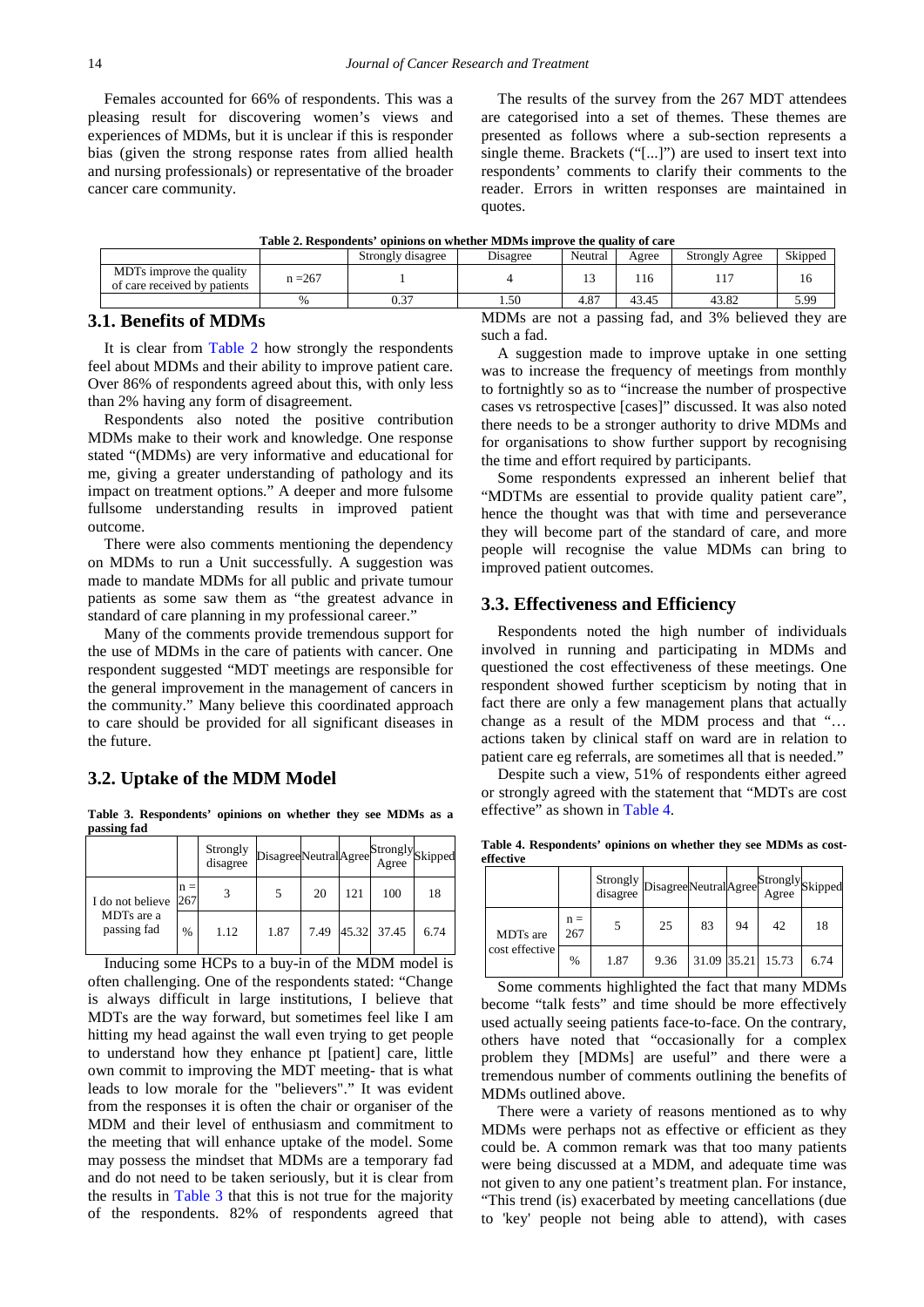stacked onto the next meeting." Another respondent commented that "I suspect the volume of cases is so great, and done so rapidly, the junior staff and students learn little. I do not see them as being time effective, either for patient management, or teaching."

An analysis of replies to the question, "At these meetings, how long is each patient discussed for on average?" is provided in [Figure 1.](#page-3-0) The results illustrate that most patients are only discussed for between 5-10 minutes, and that rarely is a patient discussed for more

than half-an-hour. This is not inconsistent with the observation above that there is not enough time available to discuss any given patients treatment plan.

An analysis of replies to the question, "At our MDT meetings we discuss the following patient groups – please circle all answers that are relevant" is shown in [Figure 2.](#page-3-1) Another view of this issue is available from an examination of the kinds of cases discussed in MDMs, based on the responses to the survey. This result illustrates that a wide range of patient types is presented at meetings.

<span id="page-3-0"></span>

**Figure 1.** Average length of time each patient is discussed

<span id="page-3-1"></span>

**Figure 2.** Mix of cases discussed at MDMs. Participants could select more than one option, hence number of participants ( $n = 267$ ) < total answer ( $n =$ 557).

It can be seen from the graph in [Figure 2](#page-3-1) that there is significant variation in the mix of types of cases (new malignant, recurrent malignant or benign) that are discussed in MDMs across the country. Given the aforementioned load placed on services and meeting participants by MDMs, and the inevitable growth in the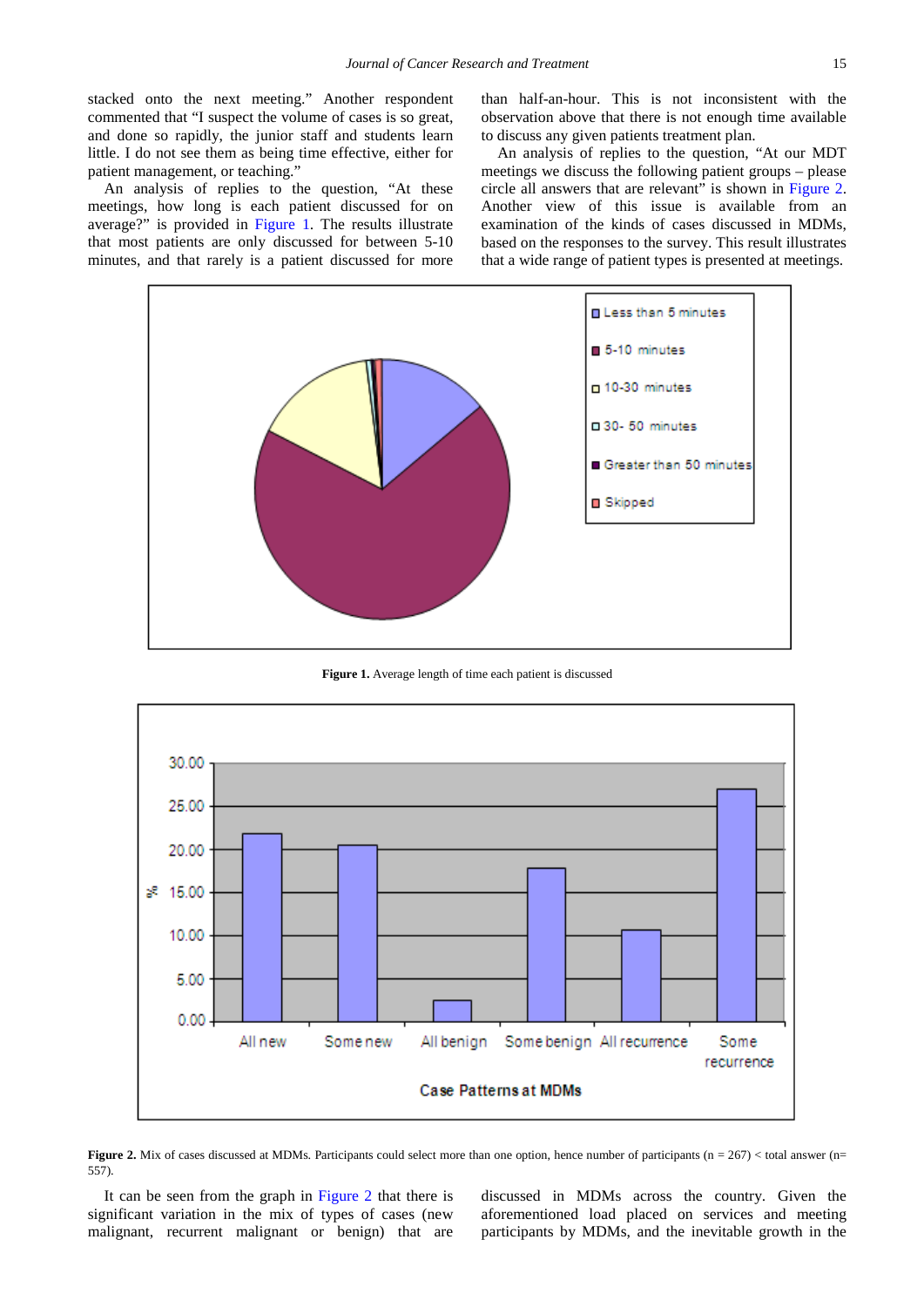load that will be placed on them in the future, services and clinicians need to ask the question as to whether MDMs should be reserved for presentation of key subpopulations of patients rather than all patients who *may have* a malignancy.

Also arising was the point that "… too many patients discussed in MDT's in Australia following surgical intervention and not prior to surgery at initial diagnosis." Another obstacle to improving effectiveness is ensuring participation with "adequate scheduling and the provision of adequate time (with appropriate cover)." There are of course some participants that do not believe in the need for improved effectiveness or efficiency. In response to comments like this others have written that "this is evident until they experience a well run meeting with all information and business rules to follow. It is then realised that efficiency is beneficial."

One of the findings from another survey question makes an interesting counterpoint to the above results. When asked to comment on "There is an excessive number of patients who require an additional or rediscussion at the MDT meetings I attend (e.g., because the right staff were not present, the right information was not present)", only 25% of respondents agreed or strongly agreed whereas *48% specifically disagreed or strongly disagreed*. This result would suggest that at least in this dimension, MDMs are not seen as inefficient.

Despite some negative comments, most of the objective data collected in the sampled population demonstrated there is strong support for the idea and potential utility of MDMs. As one respondent claimed, "They (MDMs) often lead to delay in decision making, even though an incorrect decision is less often made." It is clear that participants would like to view the scientific evidence that proves the value of MDMs and view decreases in the inefficiencies that have been noted.

#### **3.4. Participation**

[Table 5](#page-4-0) illustrates the variety of professions represented at the MDMs. It is clear from the responses that not everyone is supportive of the process. One respondent stated, "Generally allied health and nursing staff are very supportive of MDMs and the medical staff are not".

Medical staff would often move quickly through the list of patients, whereas allied health staff such as physiotherapists, occupational therapists, social workers and psychologists are keen to use these meetings to think about and treat "the whole person not just the cancer."

A nurse remarked they often lose interest at the meetings as some of the information 'goes over their head'. This has caused some to question the role of these staff; however, it was noted that some MDMs have very active and vocal nurses. Some nurses attend to ensure a nursing profile is present at the meeting and they are "kept in the loop".

A respondent remarked, "I do not believe hospital administrators understand how important MDT activities are to patient welfare training and cost effective management." The comments provided in relation to participation and support indicate a need to re-assess the participants in these meetings and how they are involved. One respondent went so far as to suggest that "… hospitals must be forced to adequately resource MDT meetings."

The issue of professional relations and mutual respect was an important one for some respondents who were frustrated by the late arrival of other staff at planned. For instance, meetings: "Some medical staff have the expectation that nursing staff will wait around for them to arrive at their leisure without bothering to inform other participants of their delay. This does not promote good interdisciplinary relationships."

<span id="page-4-0"></span>

| rushe et receptency or attenuance at midnes                                         |                |               |
|-------------------------------------------------------------------------------------|----------------|---------------|
|                                                                                     |                | Yes $(n=267)$ |
| My primary professional group is:                                                   | Num            | $\%$          |
| <b>Medical Oncology</b>                                                             | 23             | 8.61          |
| Haematology                                                                         | 5              | 1.87          |
| <b>Radiation Oncology</b>                                                           | 10             | 3.75          |
| <b>Surgical Oncology</b>                                                            | 40             | 14.98         |
| Organ specific non-surgical discipline (e.g.,<br>Respiratory Medicine, Dermatology) | 6              | 2.25          |
| Palliative Care                                                                     | 12             | 4.49          |
| Nursing                                                                             | 50             | 18.73         |
| Allied Health (including Social Work)                                               | 32             | 11.99         |
| Administrative                                                                      | 12             | 4.49          |
| <b>GP</b>                                                                           | $\overline{c}$ | 0.75          |
| Radiology (including Nuclear Medicine)                                              | 10             | 3.75          |
| Pathology (including Haematology)                                                   | 12             | 4.49          |
| Psychiatry                                                                          | $\Omega$       | 0.00          |
| Psychology                                                                          | 5              | 1.87          |
| Supportive Care                                                                     | 3              | 1.12          |
| Data Manager / Data co-ordinator                                                    | $\overline{4}$ | 1.50          |
| Care co-ordinator                                                                   | 18             | 6.74          |
| Other                                                                               | 22             | 8.24          |
| Skipped                                                                             | 1              | 0.37          |
| <b>TOTAL</b>                                                                        | 267            | 100.00        |

**Table 5. Frequency of attendance at MDMs**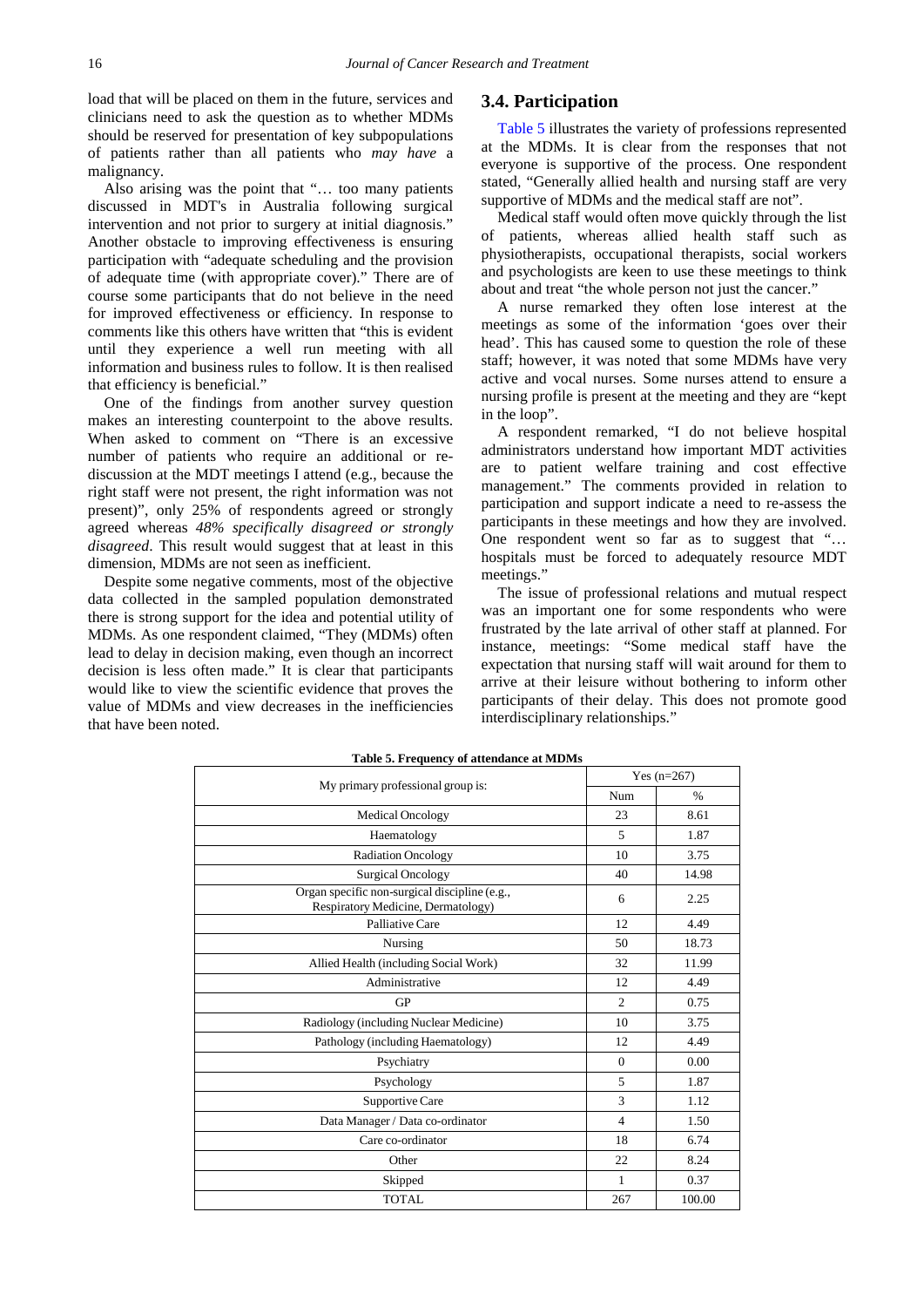<span id="page-5-0"></span>

| In the MDT meetings you predominantly attend, how is patient related data and information documented<br>during the meeting most commonly: | $n=267$ | %      |
|-------------------------------------------------------------------------------------------------------------------------------------------|---------|--------|
| Written by hand for subsequent use                                                                                                        | 123     | 46.07  |
| Written by hand for subsequent (after the meeting) manual entry into an electronic medium                                                 | 62      | 23.22  |
| Written by hand for subsequent (after the meeting) scanning by scanning software                                                          | 5       | 1.87   |
| Entered directly into a relevant electronic vehicle by a member of the administrative or data management staff                            | 14      | 5.24   |
| Entered directly into a relevant electronic vehicle by a member of the clinical staff                                                     | 33      | 12.36  |
| Other (please state)                                                                                                                      | 20      | 7.49   |
| Skipped                                                                                                                                   | 10      | 3.75   |
| <b>TOTAL</b>                                                                                                                              | 267     | 100.00 |

| Table 6. Respondents' assessment of how patient-related information is commonly documented in MDMs |  |  |  |
|----------------------------------------------------------------------------------------------------|--|--|--|
|                                                                                                    |  |  |  |

#### **3.5. Documentation**

"Documentation of MDT discussion and outcome is very poor in most institutions." This was a reoccurring response from the survey. Many reflected upon the need for a standardised template to document MDM outcomes, which would also help to generate letters to GPs or other consultants as required. Ideally, documentation would occur electronically, which "would reduce paperwork, ensure no info is lost and make it easier to track info needed later for eg. - audits of MDT meetings and/or patients or GP's." [Table 6](#page-5-0) illustrates minimal direct entry use of electronic systems for documentation at MDMs (17% of respondents versus 71% conducting primary data recording by hand).

In addition, the variability in the level of support for documentation was noted in a number of comments such as:

• "varies between meetings - some hand, some electronic entering by clinical staff and sometimes by data management staff"

|  |  | "varies according to tumour group" |  |  |  |  |
|--|--|------------------------------------|--|--|--|--|
|--|--|------------------------------------|--|--|--|--|

- "Each meeting is different. Some written by hand, some entered directly into database"
- "One meeting entirely electronic recording, one meeting written by hand, two meetings no formal record made."
- "All units vary some have electronic data bases others are hand written into the notes"
- "entered electronically @ Colorectal, hand written in meeting for Upper GI".

No doubt this lack of consistency of approach would be an additional frustration for those involved in the MDM process at the relevant sites. Even more worryingly, a respondent noted that in some meetings, everyone is taking their own notes and act very privately. In contrast, other MDMs are "trying to devise an appropriate format for recording the outcomes of the meetings so that the treatment plan and associated discussion is easily accessible by all."

<span id="page-5-1"></span>

|                      |         | There is too much time involved in having to<br>document all the relevant patient data and information<br>(including proposed treatment plans and needs) during<br>the MDT meetings I attend | document all the relevant patient data and information<br>(e.g., the patients' consent for the treatment plan, the fact<br>that certain recommended investigations occurred and<br>what the results were) after MDT meetings I attend | There is too much time involved in having to |
|----------------------|---------|----------------------------------------------------------------------------------------------------------------------------------------------------------------------------------------------|---------------------------------------------------------------------------------------------------------------------------------------------------------------------------------------------------------------------------------------|----------------------------------------------|
|                      | $n=267$ | $\%$                                                                                                                                                                                         | $n=267$                                                                                                                                                                                                                               | $\%$                                         |
| Strongly<br>disagree | 11      | 4.12                                                                                                                                                                                         | 8                                                                                                                                                                                                                                     | 3.00                                         |
| Disagree             | 101     | 37.83                                                                                                                                                                                        | 87                                                                                                                                                                                                                                    | 32.58                                        |
| Neutral              | 73      | 27.34                                                                                                                                                                                        | 77                                                                                                                                                                                                                                    | 28.84                                        |
| Agree                | 55      | 20.60                                                                                                                                                                                        | 62                                                                                                                                                                                                                                    | 23.22                                        |
| Strongly agree       | 13      | 4.87                                                                                                                                                                                         | 16                                                                                                                                                                                                                                    | 5.99                                         |
| Skipped              | 14      | 5.24                                                                                                                                                                                         | 17                                                                                                                                                                                                                                    | 6.37                                         |
| TOTAL                | 267     | 100.00                                                                                                                                                                                       | 267.00                                                                                                                                                                                                                                | 100.00                                       |

**Table 7. Respondents' opinions on how much time is required in documentation regarding MDMs**

[Table 7](#page-5-1) shows respondents' beliefs regarding an excessive amount of time in documentation during and after meetings. The results reveal an interesting paradox where only 25% of respondents agree or strongly agree that documentation in the MDMs requires too much time. A plausible explanation for this however, is that the largest groups of respondents are senior staff who perform "non-administrative" job roles, and hence may not be the ones actually performing this documentation in the current paradigm around MDMs.

There were also some medico-legal concerns raised regarding documentation as one respondent commented about their concern of "being misquoted by a clinician scribbling down my opinion of imaging he or she brings in on a patient who had their imaging elsewhere. I do not know what has been written, there is no electronic database."

Another concern raised about documentation was that it was being done by "junior staff who do not understand the complexity of treatment discussions and this is reflected in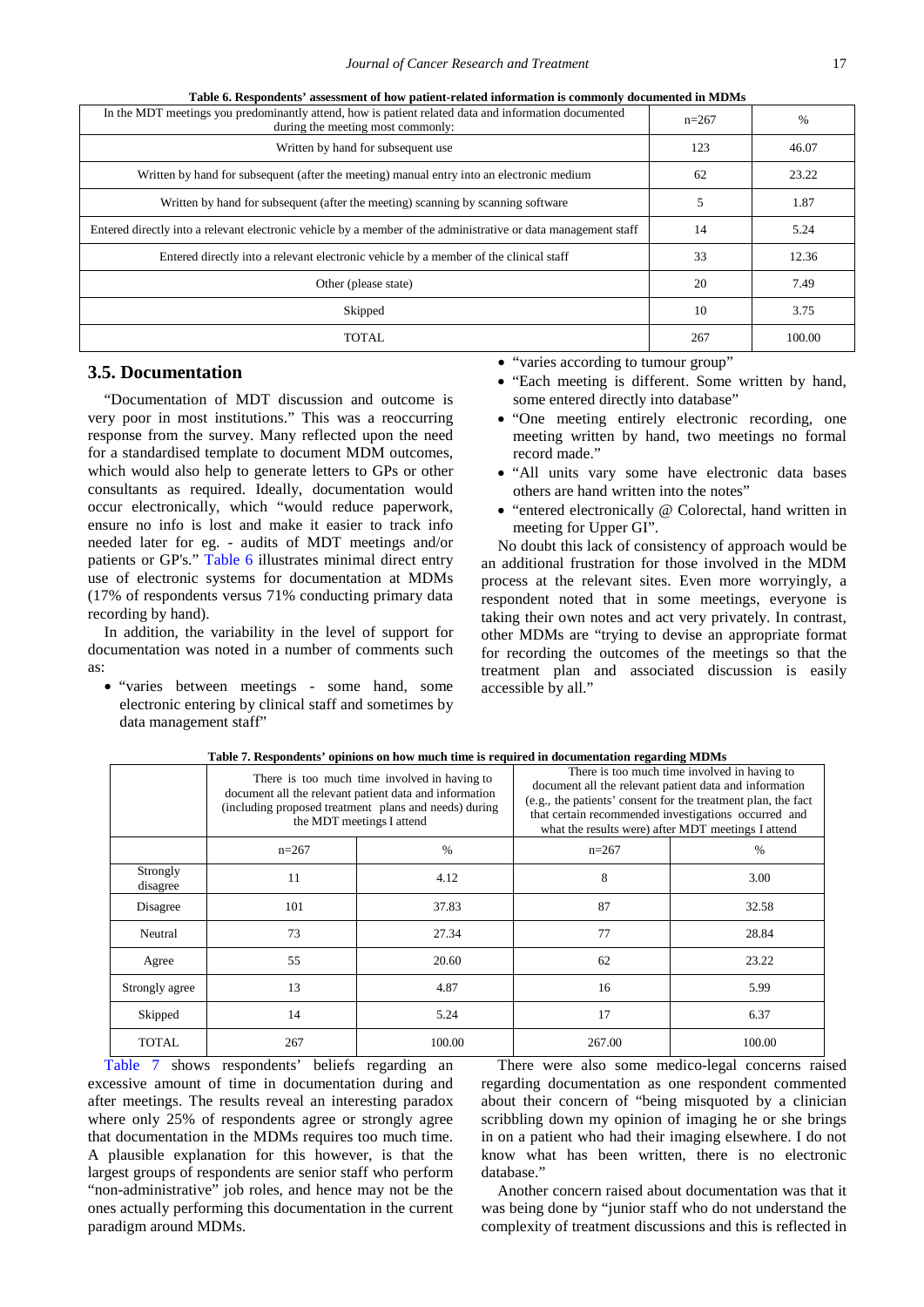the documentation which often does not reflect the outcome of the meeting." This is congruous with the observation above about who seems to be completing this predominantly manual documentation of MDM discussions and plans in the current paradigm.

#### **3.6. Communication**

Another theme of the feedback obtained from respondents regarding MDMs was about the importance of communication. In some cases this was positive feedback, for example, acknowledging that "…generally the use of a MDT is extremely important to ensure that ALL team members are on the same page in terms of documentation, discussion with pts (patients), and d/c (discharge) planning."

Other respondents noted the deficiencies of communication processes. For example, one comment noted there is "currently no communication with GP from the meeting itself." The data provided in [Table 8](#page-6-0) indicates only 25% of respondents think this currently takes too long―again perhaps reflecting the aforementioned paradox: many of the respondents are not the ones performing this work. This finding may, however, also point to insufficient support for those who do perform these tasks, and hence the risk of poor communication with GPs.

**Table 8. Respondents' opinions on how much time is required in preparing correspondence as a result of the MDMs they attend**

<span id="page-6-0"></span>

| There is too much time involved in preparing<br>correspondence to relevant organizations or individuals<br>(e.g. referring external specialists, or GPs) as a result of<br>the MDT meetings I attend | $n = 267$ | $\%$   |
|------------------------------------------------------------------------------------------------------------------------------------------------------------------------------------------------------|-----------|--------|
| Strongly disagree                                                                                                                                                                                    | 11        | 4.12   |
| Disagree                                                                                                                                                                                             | 78        | 29.21  |
| Neutral                                                                                                                                                                                              | 92        | 34.46  |
| Agree                                                                                                                                                                                                | 55        | 20.60  |
| Strongly agree                                                                                                                                                                                       | 14        | 5.24   |
| Skipped                                                                                                                                                                                              | 17        | 6.37   |
| TOTAL                                                                                                                                                                                                | 267       | 100.00 |

There was also a concern raised around communication within the meeting often being focused between surgeons and not involving other participants.

This feedback paints a somewhat mixed picture of the importance of communication in and around MDMs from the perspective of the pool of surveyed respondents.

#### **3.7. Meeting Variability**

The comments with regard to MDM variability revealed differences in facilities, productivity, quality, support, participation, commitment, operations and documentation. One comment notes a variety of differences across MDMs they attend: "One has an electronic pre-completed record which is displayed during the meeting and accessible after the meeting. One has a printed sheet with some clinical details and space for each attendee to document a management plan. One has a written list of new patients on a whiteboard and no record is kept of decisions. Another is an inpatient MDT meeting which is not tumour specific, again no record kept but minimal preparation."

The differing levels of commitment produce different aims and objectives for the meetings. For instance, "One meeting is run as a surgical review with token involvement of med onc/rad onc staff and no input from allied health. Others are much more balanced." Productivity and success were generally felt to result from meetings where all members participate and follow up in the required timeline.

The comments reveal differences in the amount of funding support a MDM receives either directly or indirectly. While some have funding available for an electronic meeting record, this is not standard practice. "Central funding is necessary to create and maintain such a sophisticated system." In addition to funding, some suggestions made to reduce the variability included the need for a standard definition for MDMs and the "need to create some way of evaluating meetings against best practice, i.e. benchmarking or the like."

#### **3.8. Supportive Care**

The time spent at a MDM is highly valued by participants. These were mixed responses when it came to assessing the best use of the time. Some responses clearly expressed the concern MDMs are too medically driven and not enough of a focus or importance is provided to supportive care. "Focus quickly becomes too medical ignoring important patient and family psychosocial issues until they become crises." Comments noted some dominating behaviour by radiologists, pathologists and surgeons. It also appears some respondents are frustrated by the schedule of MDMs that appear to be early in the morning before working hours begins. "The pre-existing schedule has not been adjusted to allow for multiple disciplines to attend at an hour at which they will actually be awake." Other comments attribute lack of focus on supportive care to the resource shortage and lack of recognition of allied health.

Another response indicates the need to use the time and focus on the treatment options; this comment did not describe a place for the discussion of supportive care during these meetings. "Time allowance is a huge factor. Our MDT's are treatment focused as there is insufficient time to spend on supportive care issues."

**Table 9. Respondents opinions on how much time is lost from suboptimal meeting leadership in the MDMs they attend**

<span id="page-6-1"></span>

|                                                                                                                                     |         | Strongly<br>disagree | Disagree | Neutral | Agree | Strongly agree | Skipped | <b>TOTAL</b> |
|-------------------------------------------------------------------------------------------------------------------------------------|---------|----------------------|----------|---------|-------|----------------|---------|--------------|
| There is an excessive amount<br>of time lost in the MDT<br>meetings I attend because of<br>sub optimal leadership of the<br>meeting | $n=267$ | 37                   | 94       | 49      | 60    | 13             | 14      | 67           |
|                                                                                                                                     | %       | 13.86                | 35.21    | 18.35   | 22.47 | 4.87           | 5.24    | 100.00       |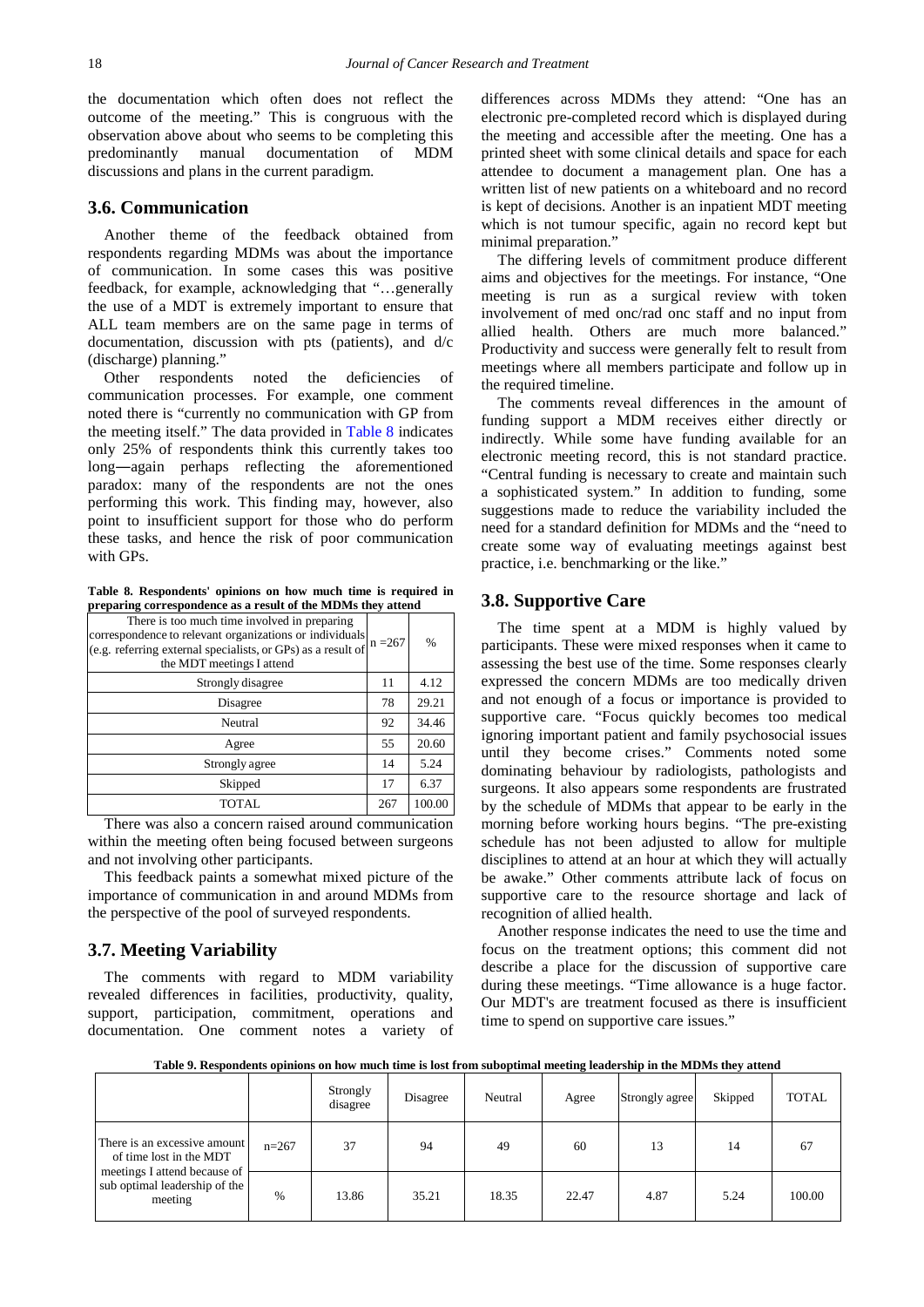#### **3.9. Chairing MDMs**

The importance of an effective MDM was included in many of the respondents' comments. "The success of a MDTM depends mostly on the leadership of the meeting." The majority of respondents felt that the leaders of their meeting were effective at not wasting time in MDMs as seen from [Table 9.](#page-6-1)

When given the opportunity for 'free text' comments, many respondents raised concerns about ineffective chairs and the impact they have on MDMs. Many commented that MDMs are "not chaired strongly." Issues with the chairs included: not being strong and committed, not inclusive of other participants (especially non-medical members), not adhering or advocating for meeting protocols (e.g., the chair remains the same), lacking facilitation skills, being biased in decision making processes and not respecting other colleagues. One comment summarises many of these points: "In my experience, it does not matter how clear the meeting protocols are. Our meetings that are most successful have a dedicated chair that advocate that these protocols are adhered to ensure the smooth running of these meetings. It is imperative that the chair also supports the team in ensuring all information is available at these meetings. This is vital so the discussion, conclusion and recommended treatment plan is not compromised."

Many respondents would prefer training for chairs to eliminate many of the issues described above. For instance, "My experience in observing a number of different meetings over the past twelve months is that there is a great need for training of some of the meeting leaders."

## **4. Discussion**

The authors use of this survey revealed that MDMs are without doubt beneficial to the types of HCPs who responded to our survey. The results from both section 3.1 and 3.2 indicate that MDMs are "here to stay" in the Australian context and imply that improvements to the MDM model will only further justify their use in this context.

Along with this, the uptake of MDMs in cancer care settings where they are currently not used should be promoted, and at least trialled to determine their effectiveness. As found from our study, approaches such as instituting frequent MDMs or utilising committed and enthusiastic chairs should be applied so as to induce success of MDMs in these settings.

Half of the large number of respondents was in agreement that MDMs are cost effective. However, it has been discovered that in some cases, MDMs have been more about talk rather than action. There are various techniques used in the area of group meetings over the years that can be applied to influence MDMs to be more productive and effective (e.g., a chair that adheres to time limits and brings participants back to the agenda at hand).

Results showed that an excessive number of patients may be discussed in some instances and that insufficient time is allocated to their cases. Like the previous point, an effective chair is required to efficiently run the MDM; to allot appropriate amounts to time to patients and to terminate discussion of their cases when exceeding their time limits. Certain contexts that use MDMs also have to work out if they will use them for important subpopulations of patients or for all malignancies; this is to prevent the possibility of MDMs from deteriorating to an unworkable model in those contexts. It was surprising that in response to the survey question, "There is an excessive number of patients who require an additional or re-discussion at the MDT meetings I attend ...", that half of the respondents disagreed. Since in some cases there were an excessive number of patients discussed at MDMs, it would follow that discussing patients again or needing even further discussion of patients would be at least fairly common, it is an unexpected result. However, this result suggests that the overall situation regarding efficiency of MDMs is quite far from the worst case scenario.

The qualitative responses to our study with regard to participation were quite perturbing. To discover that some nurses were exposed to information that was beyond their training or professional capacity, that there was lack of mutual respect amongst staff or that different types of staff had incongruity in their purpose or use of a MDM was concerning. These findings do not reflect negatively on MDMs – there is no inherent weakness in MDMs regarding these problems. These are issues that mostly need to be sorted out outside of the MDM model. With regard to addressing these problems with the MDM model, relevant information that nurses can use in order to contribute at MDMs can be pursued or a chair whose authority must be submitted to can be utilised.

Consistency was another obvious theme from the results. Consistency in the method of documentation of MDMs is undoubtedly required. It is unhelpful if some meetings have no record of proceedings, some are recorded manually, some are recorded into a database, and so forth. Using standardised templates and meeting recording processes will go a long way in achieving consistency.

Consistency in participation by and commitment from HCPs was also found to need addressing in this Australian context. Consistency in the definition of the MDM and funding were also suggested for inducing success in the MDM model.

Supportive care was an aspect that needs more work in our region. Time was the major factor needing addressing to provide this type of care. If time can be used more efficiently, for instance, discussing treatment options, then supportive care can be engendered during MDMs.

Our investigation raises the seriousness of communication problems occurring in certain MDMs. It is extremely concerning if medico-legal issues exist that should by all means be prevented, such as the one found from the survey where a respondent was "misquoted by a clinician scribbling down my opinion of imaging he or she brings in on a patient who had their imaging elsewhere". Should any action be taken against HCPs as a result of errors from MDMs, this could unnecessarily taint the image of MDMs in the sight of some HCPs who may wish to avoid utilising them. Additionally, given the central importance of GPs in the care of patients in general, the lack of communication with them from MDMs (as occurring in some situations) is a tremendous deficiency in urgent need of addressing. Improvements such as this can enhance the care of cancer patients.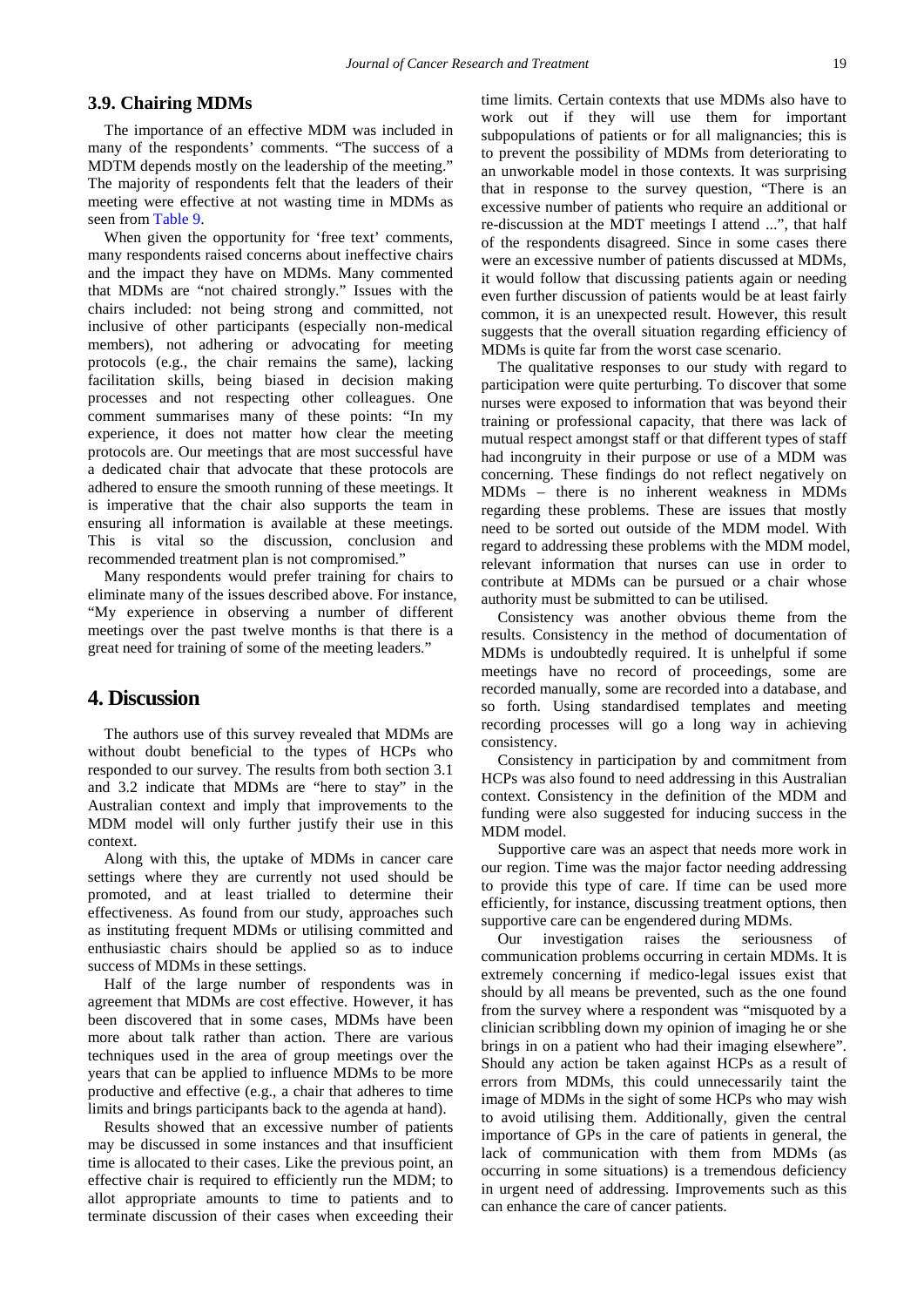Some results about chairing of MDMs have been presented. To reinforce the importance of effective chairing, chairs must be well-trained and accountable for achieving MDM success, whether it be in being committed to effective MDMs, allowing equal opportunity in contributing to meetings, executing meeting processes correctly or in other matters.

An obvious area from the survey needing improvement is that of documentation. For instance, as shown in [Table](#page-5-0)  [6,](#page-5-0) almost half of respondents reported that data and information are hand-written, devoid of any use of technology for their recording; one respondent stated documentation, "would reduce paperwork, ensure no info is lost and make it easier to track info needed later". A suggestion offered by the authors is that *wikis* can be used for addressing this problem. Wikis, such as Google's wiki creation system, Google Sites<sup>[1](#page-8-9)</sup>, are extremely easy to use and very rapid at storing and presenting information to users as web pages. Wikis are intended to be used by groups for collaboratively storing information for collective use, which means they are pertinent for MDM members. Users do not require programming knowledge, but minimal training only, to develop wikis for their use. Therefore, they are a very relevant solution to the problem of documenting meeting-related data. Wikis can also be set so only members of a group have access to them, thereby ensuring privacy of sensitive health data.

## **5. Conclusions**

This paper presents the authors' survey of over 300 Health Care Practitioners in Australia that have participated in multi-disciplinary team meetings for cancer care. Results for themes such as communication in meetings, documentation in meetings and effectiveness and efficiency of meetings have been covered. Various improvements that may be made to the model have been discussed.

It would be of great interest to study these individual themes further by undertaking more research of them, whether through surveys, interviews, focus groups or such. Further study would enable discovery of additional improvements to the multi-disciplinary team meeting model, so as to establish universal effectiveness in the goal of caring for patients with cancer.

### **Acknowledgements**

We would like to acknowledge the support of the staff of the WCMICS Directorate to complete this work, particularly Ms Michelle Fleming for her strong involvement early on in the work.

## **References**

- <span id="page-8-0"></span>[1] National Breast Cancer Centre, Multidisciplinary meetings for cancer care: a guide for health service providers., Camperdown, NSW: NBCC, 2005.
- <span id="page-8-1"></span>[2] Ando, T., Ishikawa, T., Imamoto, E., Kishimoto, E., and Suzuki, K., "A case of inoperable duodenal cancer achieving long-term

survival after multidisciplinary treatment," *Case Reports in Gastroenterology*, 6 (1). 111-117. Jan-Apr.2012.

- [3] Van Belle, S., "How to implement the multidisciplinary approach in prostate cancer management: the Belgian model," *BJU International*, 101 Suppl 2:2-4. Mar.2008.
- <span id="page-8-2"></span>[4] Hammond D.B., "Multidisciplinary cancer care in a community hospital setting: challenges and rewards," *Journal of Oncology Practice*, 6(6). 281-283. Nov.2010.
- <span id="page-8-4"></span>[5] Brennan M.E., Butow P., Marven M., Spillane A.J., Boyle F.M., "Survivorship care after breast cancer treatment: experiences and preferences of Australian women," *The Breast*, 20(3). 271-277. Jun.2011.
- <span id="page-8-3"></span>[6] Toustrup, K., Lambertsen, K., Birke-Sørensen, H., Ulhøi, B., Sørensen, L. and Grau, C., "Reduction in waiting time for diagnosis and treatment of head and neck cancer – a fast track study," *Acta Oncologica*, 50(5). 636-641. Jun.2011.
- [7] Chirgwin, J., Craike, M., Gray, C., Watty, K., Mileshkin, L., Livingston, P.M., "Does multidisciplinary care enhance the management of advanced breast cancer? Evaluation of advanced breast cancer MDT meetings," *Journal of Oncology Practice*, 6(6). 294-300. Nov.2010.
- <span id="page-8-5"></span>[8] Haward, R., Amir, Z., Borrill, C., Dawson, J., Scully, J.,West, M., and Sainsbury, R., "Breast cancer teams: the impact of constitution, new cancer workload, and methods of operation on their effectiveness," *British Journal of Cancer*, 89. 15-22. 2003.
- <span id="page-8-6"></span>[9] Nouraei, S., Philpott, J., Maude, D., Sandhu, G., Sandison, A. and Clarke, P., "Reducing referral-to-treatment waiting times in cancer patients using a multidisciplinary database,", *Annals of Royal College of Surgeons of England*, 89(2). 113-117. Mar.2007.
- <span id="page-8-7"></span>[10] Kane, B., Luz, S., O'Brian, D. and McDermott, R., "Multidisciplinary team meetings and their impact on workflow in radiology and pathology departments," *BMC Medicine*, 5(15). 2006. [Online]. Available: http://www.ncbi.nlm.nih.gov/pmc/articles/PMC1919390/.[Accesse d Apr. 3, 2013].
- <span id="page-8-8"></span>[11] Walsh, J., Harrison, J.D., Young, J.M., Butow, P.N., Solomon, M.J. and Masya, L., "What are the current barriers to effective cancer care co-ordination? A qualitative study," *BMC Health Service Research*; 10(132). 2010.

# **Appendix**

#### **Section 1. Demographics and Background**

My age group

- $\bullet$  <30
- 31-40
- $41-50$
- $51-60$
- 
- 
- Female

My state (Tick more than one if applicable, for e.g. if you work in the border area)

- QLD
- SA
- $\bullet$  VIC
- NSW
- NT
- TAS
- WA
- $\bullet$  ACT

The geographic setting in which I predominantly work is:

- Regional/Rural
- Inner metropolitan
- Outer metropolitan
- **Remote Remote**
- $60+$ My gender
- Male

<span id="page-8-9"></span><sup>1</sup> http://sites.google.com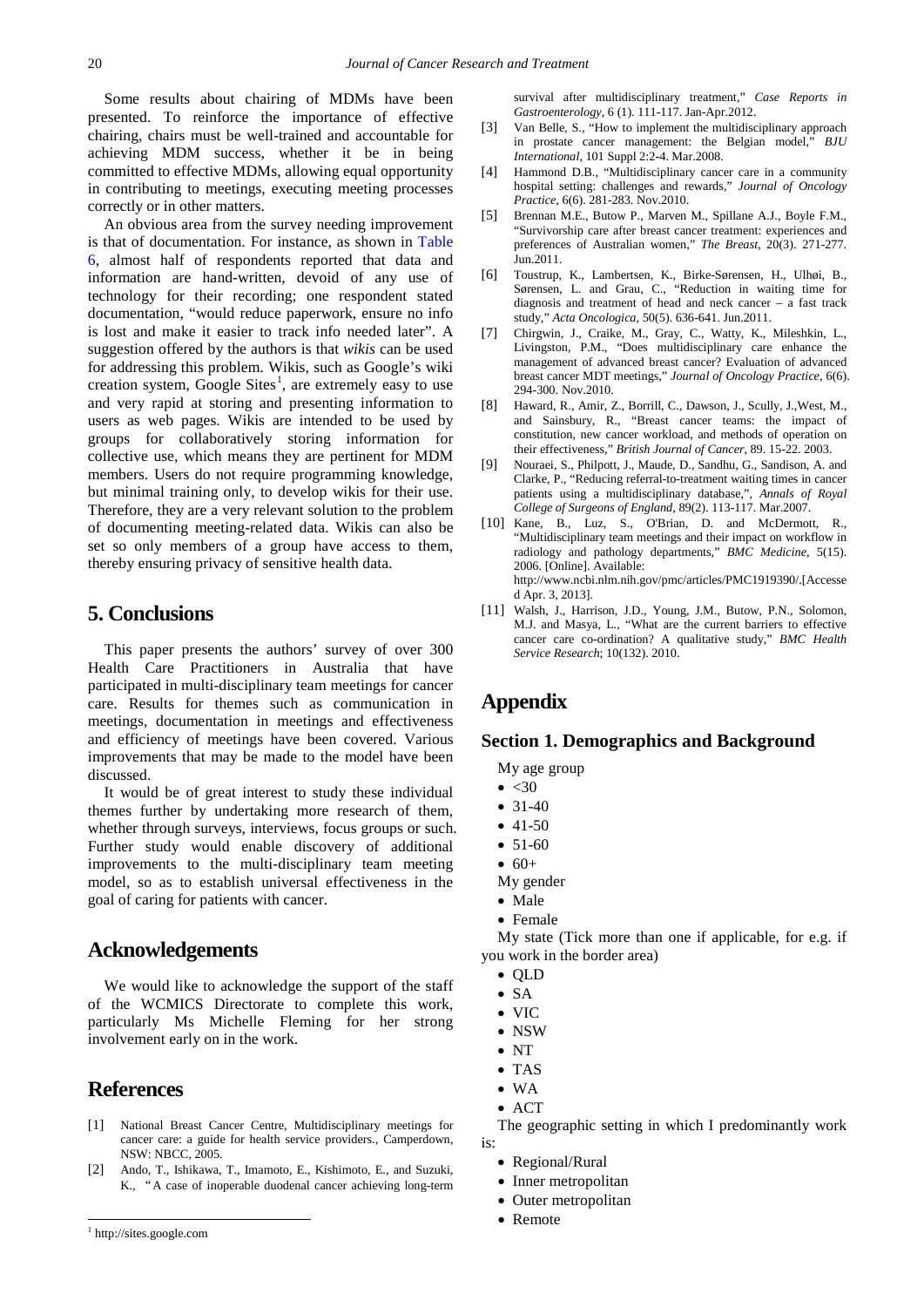The healthcare delivery setting in which I predominantly work is:

- large public hospital ( $>=$  200 inpatient beds)
- smaller public hospital (<200 inpatient beds)
- large private hospital  $(>=100$  inpatient beds)
- smaller private hospital (< 100 inpatient beds)
- primary care
- Other

My primary professional group is: {skips to specific questions for medical disciplines and nursing disciplines, e.g., consultant, registrar, resident, etc.}

- Medical Oncology
- Hematology
- Radiation Oncology
- Surgical Oncology
- Organ specific non surgical discipline (e.g., Respiratory Medicine, Dermatology)
- Palliative Care
- Nursing
- Allied Health (including Social Work)
- Administrative
- GP
- Radiology (including Nuclear Medicine)
- Pathology (including Hematology)
- Psychiatry
- Psychology
- Supportive Care
- Other
- *Skip Questions*

*(Medical discipline)*

*I am*

- *Consultant or*
- *Registrar or*
- *Resident*

*(Nursing discipline)*

*My primary discipline is*

- *Ward Staff*
- *Outpatient Staff*
- *Chemotherapy Day Unit*
- *Clinical Nurse Consultant*
- *Nurse practitioner*
- *(Allied Health)*
- *My primary discipline is*
- *Social Work*
- *Occupational Therapy*
- *Physiotherapy*
- *Speech pathology*
- *Audiology*
- *Pharmacy*
- *Other*

*(GP)*

*I am*

- *Fully qualified*
- *Registrar*

What tumor group(s) or stream(s) do you predominantly work with?:

- Genitourinary
- Lung
- CNS
- Hematology
- Breast
- Skin (including Melanoma)
- Musculoskeletal (including Sarcoma)
- Upper GI
- Colorectal
- Gynaecological
- Head and Neck (including Thyroid)
- All of the above

Do you attend MDT meetings **(at least 1 in the last 6 months)** for the discussion of cancer patients in "your" or "other" organization?

No

Yes (please specify 1 for private, 2 for public or 3 for both)

**If no to both, thank you for participating, otherwise please continue with survey.**

#### **Section 2. MDT Meeting Involvement**

The geographic setting in which you **predominantly** attend MDT meetings is:

- Regional/Rural
- Inner metropolitan
- Outer metropolitan
- Remote

The healthcare delivery setting in which you **predominantly** attend MDT meetings is:

- large public hospital  $(>=200$  inpatient beds)
- smaller public hospital (<200 inpatient beds)
- large private hospital  $(>=100$  inpatient beds)
- smaller private hospital  $(< 100$  inpatient beds)
- collaborative, across multiple organizations (entirely virtual)

**Your job role** in relation to the MDT meetings you attend is **predominantly (tick as many as apply)**

- Meeting support, e.g., administrative role
- Data management, e.g., data manager, data collection
- Clinical expertise regarding patient management medical and nursing
- Clinical expertise regarding patient management allied health
- Diagnostic service expertise including radiology, pathology, hematology and nuclear medicine
- Information recipient, e.g., to understand more about the patients you care for or will be required to assess
- Other please state

How often have you attended MDT meetings for the discussion of cancer patients in the last year?

- Once every 6 months or less
- Between once every 6 months and once every 2 months
- About once per month
- About once per fortnight
- About once per week
- Twice per week
- Between 3 and 5 times per week
- More than 5 times per week

How long do these meetings last on average?

• Less than 30 minutes

• More than 90 minutes

• 30-60 minutes  $\bullet$  60-90 minutes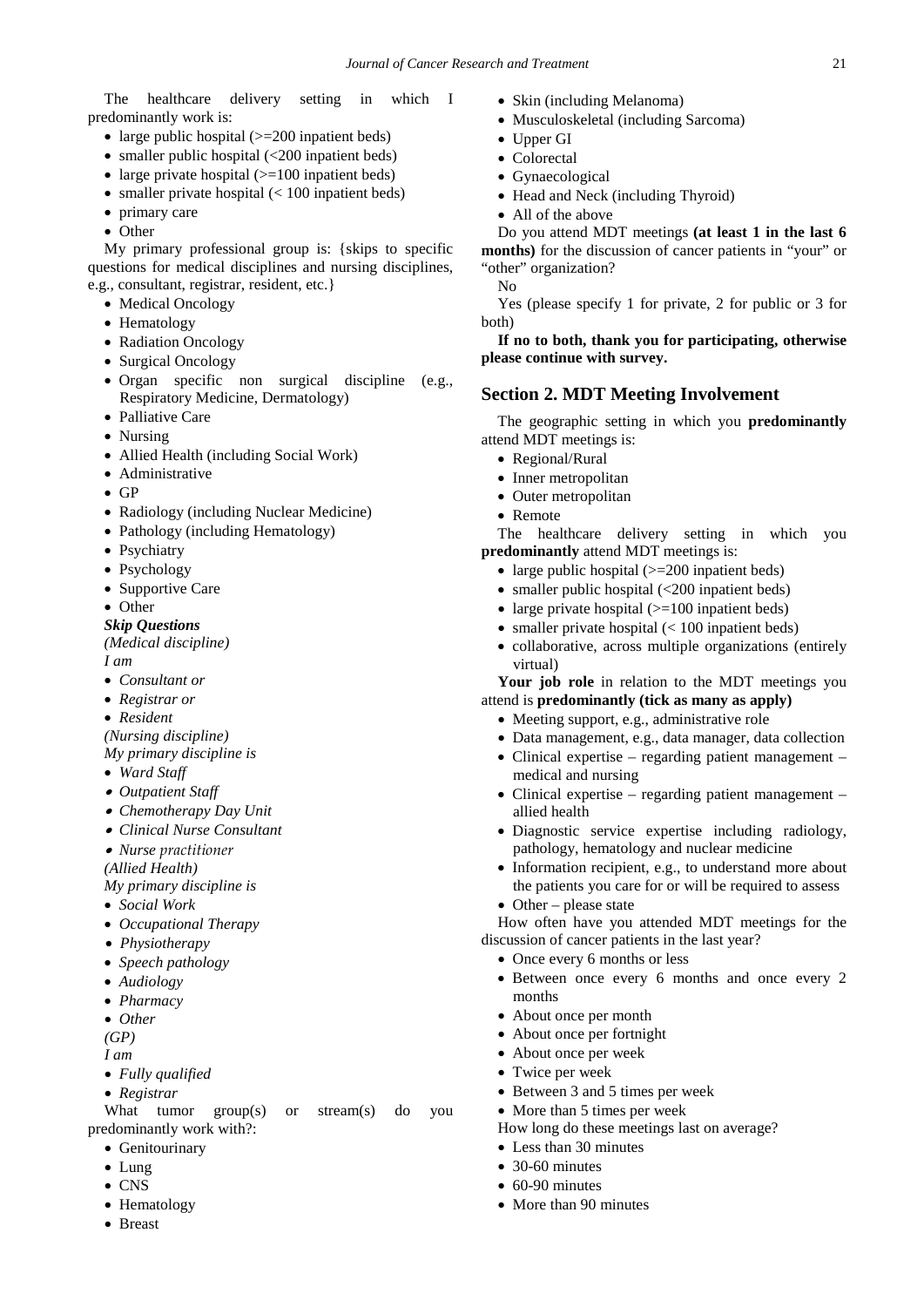At these meetings, how long is each patient discussed for on average?

- Less than 5 minutes
- 5-10 minutes
- 10-30 minutes
- $\bullet$  30- 50 minutes
- Greater than 50 minutes

Please indicate on the scale below, the extent to which you concur with the following statement:

The extent to which information and communications technologies currently support **your role** in relation to **the conduct of the meetings.**

- Extremely unsupportive
- Unsupportive
- Neither supportive nor unsupportive,
- Supportive
- Extremely supportive

Please indicate on the scale below, the extent to which you concur with the following statement:

Increasing the amount of information and communications technology support for **your role** could reduce the **time taken per patient in the conduct of the meetings**

- Strongly disagree
- Disagree
- Neutral
- Agree
- Strongly agree

In the MDT meetings you predominantly attend, how is patient related data and information documented during the meeting most commonly:

- Written by hand for subsequent use
- Written by hand for subsequent (after the meeting) manual entry into an electronic medium
- Written by hand for subsequent (after the meeting) scanning by scanning software
- Entered directly into a relevant electronic vehicle by a member of the administrative or data management staff
- Entered directly into a relevant electronic vehicle by a member of the clinical staff
- Other please state

#### **Section 3. MDT Meeting Preparation**

Participants in MDT meetings **may** be involved in a range of **preparatory** activities to be ready for MDT meetings. Such activities could include:

- documenting information to be presented at the meeting
- booking facilities (including rooms and video conferencing links)
- collating information (including investigation results) from multiple sources
- notifying patients so that may attend
- informing participants of meeting arrangements

How much of **your** time is involved in preparatory activities for the meetings you attend on average?

- Less than 30 minutes per meeting
- 30-59 minutes per meeting
- 60-119 minutes per meeting
- 120-179 minutes per meeting
- 180-239 minutes per meeting
- More than 240 minutes per meeting

Please indicate on the scale below, the extent to which information and communications technologies currently support **your role** in relation to **meeting preparation.** (1  $=$  extremely unsupportive,  $3 =$  neither supportive nor unsupportive,  $5 =$  extremely supportive)

1 2 3 4 5

Increasing the amount of information and communications technology support for **your role** could reduce the **time taken per patient in meeting preparation**. Please indicate below the extent to which you agree with this statement:  $(1 =$  strongly disagree,  $3 =$ neutral,  $5 =$  strongly agree)

1 2 3 4 5

# **Section 4. MDT Meeting Follow Up**

Participants in MDT meetings **may** be involved in a range of **follow up** activities after the completion of MDT meetings. Such activities could include:

- documenting information to be presented at the meeting (on paper or electronically)
- booking investigations and following up results
- notifying patients of the meeting recommendations
- filing paperwork (e.g., in the patient's paper record)
- sending letters to participants or GPs

How much of your time is involved in follow up activities for the meetings you attend on average

- Less than 30 minutes per meeting
- 30-59 minutes per meeting
- 60-119 minutes per meeting
- 120-179 minutes per meeting
- 180-239 minutes per meting
- More than 240 minutes per meeting

Please indicate on the scale below, the extent to which information and communications technologies currently support **your role** in relation to **meeting follow up.**  $(1 =$ extremely unsupportive, 3 = neither supportive nor unsupportive,  $5 =$  extremely supportive)

1 2 3 4 5 Increasing the amount of information and communications technology support for **your role** could reduce the **time taken per patient in meeting follow up**. Please indicate below the extent to which you agree with this statement:  $(1 =$  strongly disagree,  $3 =$  neutral,  $5 =$ strongly agree)

1 2 3 4 5

## **Section 5. Opportunities to Examine the Workload on MDT Participants**

Please indicate the extent to which you concur with the following statements on the 1 to 5 scale  $(1 = \text{Strongly})$ disagree,  $3$  = neutral,  $5$  = Strongly agree). All questions are in relation to the MDT meetings you predominantly attend.

- There is an excessive number of patients who require an additional or re-discussion at the MDT meetings I attend (e.g., because the right staff were not present, the right information was not present)
- 1 2 3 4 5